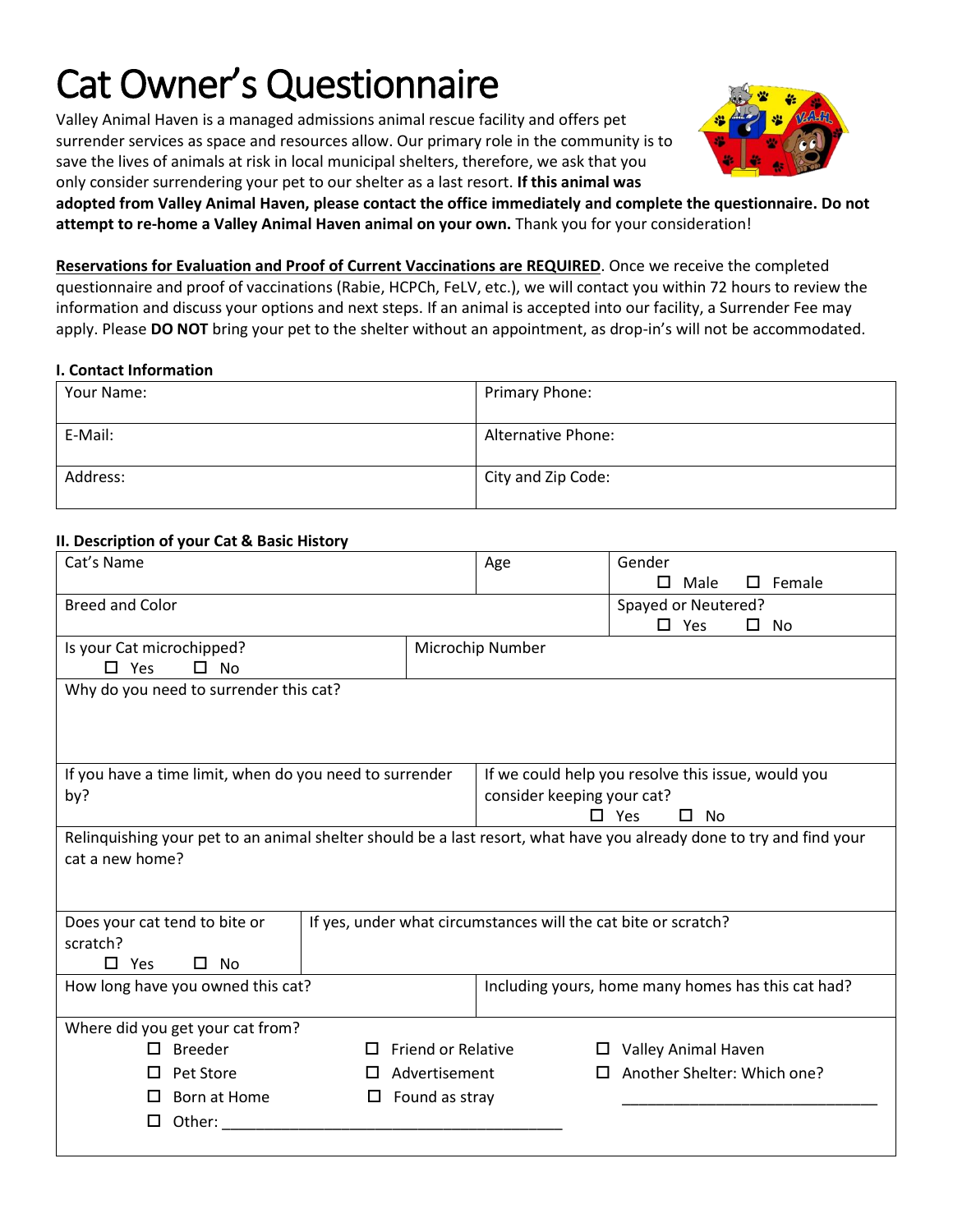## **III. Family Environment**

| □ Adult Women<br>$\square$ Senior Citizens<br>$\Box$ Children (what ages?<br>$\Box$ Adult Men<br>Do you have children as visitors on a regular basis?<br>If Yes, What ages?<br>$\square$ Yes<br>$\square$ No<br>Describe your cat's behavior around children: (Check all that apply)<br>$\Box$ Gentle<br>$\Box$ Friendly / Playful<br>□ Nervous / Frightened<br>$\square$ Unpredictable<br>$\square$ Roughness<br>$\Box$ Too rough for children<br>$\square$ Snappy at times<br>$\Box$ Ignores / Indifferent<br>$\Box$ Watches over them<br>$\Box$ Too active<br>Never with Children<br>$\Box$ Actively avoids children<br>$\Box$<br>$\Box$ Other: (Please Explain)<br>Would you recommend placing this cat in a home with children?<br>$\square$ Yes<br>$\Box$ No (if no, explain)<br>Please check all the animals that your cat has lived with: (Check all that apply)<br>$\Box$ Male Cats<br>$\Box$ Reptiles $\Box$ Birds<br>$\Box$ Rabbits $\Box$ Farm Animals $\Box$ Small Animals (What Kind? ____<br>$\square$ Female Cats<br>$\Box$ Other: (Please Explain)<br>Describe your cat's behavior around other cats: (Check all that apply)<br>$\Box$ Friendly / Playful<br>$\Box$ Adores other cats<br>$\Box$ Frightened<br>$\Box$ Aggressive with all cats<br>Ignores or Indifferent $\Box$ Causes this cat stress $\Box$ Bossy<br>$\Box$ Aggressive with unfamiliar cats<br>$\Box$<br>Good with some cats $\Box$ Roughness $\Box$ Avoids other cats<br>$\Box$ Never been around other cats<br>$\Box$<br>$\Box$ Other: (Please Explain)<br>Would you recommend placing this cat in a home with other cats?<br>$\square$ Yes<br>No (if no, explain)<br>$\Box$<br>Describe your cat's behavior around dogs: (Check all that apply)<br>$\Box$ Never been around dogs $\Box$ Friendly / Playful<br>$\Box$ Bossy<br>$\Box$ Frightened of dogs<br>$\Box$ Ignores or indifferent $\Box$ Roughness<br>Aggressive toward dogs<br>$\square$ Stressed<br>$\Box$<br>$\Box$ Other: (Please Explain)<br>Would you recommend placing this cat in a home with dogs?<br>$\square$ Yes<br>$\Box$ No (if no, explain)<br>Where does your cat live? (Check one)<br>Indoors only<br>$\Box$ Indoors mostly<br>Inside & Outside equally<br>ப<br>ш<br>Only outside with supervision<br>Outside and in garage<br>Outdoors only<br>□.<br>□<br>$\Box$<br>How many hours of a typical day is your cat home alone? (Check One)<br>$\Box$ Less than 1 hour<br>$\Box$ None, someone is always around<br>$1 - 5$ Hours<br>$5 - 10$ Hours<br>ப<br>ப<br>10+ Hours<br>Lived outdoors, never been outside<br>□<br>ப<br>Other: (Please Explain)<br>$\Box$<br>How would you describe your household? (Check One) $\Box$ Active, Busy or Noisy<br>$\Box$ Calm / Quiet<br>$\Box$ Average | Please describe the human family members that your cat has lived with: (Check all that apply) |  |  |  |  |
|------------------------------------------------------------------------------------------------------------------------------------------------------------------------------------------------------------------------------------------------------------------------------------------------------------------------------------------------------------------------------------------------------------------------------------------------------------------------------------------------------------------------------------------------------------------------------------------------------------------------------------------------------------------------------------------------------------------------------------------------------------------------------------------------------------------------------------------------------------------------------------------------------------------------------------------------------------------------------------------------------------------------------------------------------------------------------------------------------------------------------------------------------------------------------------------------------------------------------------------------------------------------------------------------------------------------------------------------------------------------------------------------------------------------------------------------------------------------------------------------------------------------------------------------------------------------------------------------------------------------------------------------------------------------------------------------------------------------------------------------------------------------------------------------------------------------------------------------------------------------------------------------------------------------------------------------------------------------------------------------------------------------------------------------------------------------------------------------------------------------------------------------------------------------------------------------------------------------------------------------------------------------------------------------------------------------------------------------------------------------------------------------------------------------------------------------------------------------------------------------------------------------------------------------------------------------------------------------------------------------------------------------------------------------------------------------------------------------------------------------------|-----------------------------------------------------------------------------------------------|--|--|--|--|
| <b>III. Home Environment</b>                                                                                                                                                                                                                                                                                                                                                                                                                                                                                                                                                                                                                                                                                                                                                                                                                                                                                                                                                                                                                                                                                                                                                                                                                                                                                                                                                                                                                                                                                                                                                                                                                                                                                                                                                                                                                                                                                                                                                                                                                                                                                                                                                                                                                                                                                                                                                                                                                                                                                                                                                                                                                                                                                                                         |                                                                                               |  |  |  |  |
|                                                                                                                                                                                                                                                                                                                                                                                                                                                                                                                                                                                                                                                                                                                                                                                                                                                                                                                                                                                                                                                                                                                                                                                                                                                                                                                                                                                                                                                                                                                                                                                                                                                                                                                                                                                                                                                                                                                                                                                                                                                                                                                                                                                                                                                                                                                                                                                                                                                                                                                                                                                                                                                                                                                                                      |                                                                                               |  |  |  |  |
|                                                                                                                                                                                                                                                                                                                                                                                                                                                                                                                                                                                                                                                                                                                                                                                                                                                                                                                                                                                                                                                                                                                                                                                                                                                                                                                                                                                                                                                                                                                                                                                                                                                                                                                                                                                                                                                                                                                                                                                                                                                                                                                                                                                                                                                                                                                                                                                                                                                                                                                                                                                                                                                                                                                                                      |                                                                                               |  |  |  |  |
|                                                                                                                                                                                                                                                                                                                                                                                                                                                                                                                                                                                                                                                                                                                                                                                                                                                                                                                                                                                                                                                                                                                                                                                                                                                                                                                                                                                                                                                                                                                                                                                                                                                                                                                                                                                                                                                                                                                                                                                                                                                                                                                                                                                                                                                                                                                                                                                                                                                                                                                                                                                                                                                                                                                                                      |                                                                                               |  |  |  |  |
|                                                                                                                                                                                                                                                                                                                                                                                                                                                                                                                                                                                                                                                                                                                                                                                                                                                                                                                                                                                                                                                                                                                                                                                                                                                                                                                                                                                                                                                                                                                                                                                                                                                                                                                                                                                                                                                                                                                                                                                                                                                                                                                                                                                                                                                                                                                                                                                                                                                                                                                                                                                                                                                                                                                                                      |                                                                                               |  |  |  |  |
|                                                                                                                                                                                                                                                                                                                                                                                                                                                                                                                                                                                                                                                                                                                                                                                                                                                                                                                                                                                                                                                                                                                                                                                                                                                                                                                                                                                                                                                                                                                                                                                                                                                                                                                                                                                                                                                                                                                                                                                                                                                                                                                                                                                                                                                                                                                                                                                                                                                                                                                                                                                                                                                                                                                                                      |                                                                                               |  |  |  |  |
|                                                                                                                                                                                                                                                                                                                                                                                                                                                                                                                                                                                                                                                                                                                                                                                                                                                                                                                                                                                                                                                                                                                                                                                                                                                                                                                                                                                                                                                                                                                                                                                                                                                                                                                                                                                                                                                                                                                                                                                                                                                                                                                                                                                                                                                                                                                                                                                                                                                                                                                                                                                                                                                                                                                                                      |                                                                                               |  |  |  |  |
|                                                                                                                                                                                                                                                                                                                                                                                                                                                                                                                                                                                                                                                                                                                                                                                                                                                                                                                                                                                                                                                                                                                                                                                                                                                                                                                                                                                                                                                                                                                                                                                                                                                                                                                                                                                                                                                                                                                                                                                                                                                                                                                                                                                                                                                                                                                                                                                                                                                                                                                                                                                                                                                                                                                                                      |                                                                                               |  |  |  |  |
|                                                                                                                                                                                                                                                                                                                                                                                                                                                                                                                                                                                                                                                                                                                                                                                                                                                                                                                                                                                                                                                                                                                                                                                                                                                                                                                                                                                                                                                                                                                                                                                                                                                                                                                                                                                                                                                                                                                                                                                                                                                                                                                                                                                                                                                                                                                                                                                                                                                                                                                                                                                                                                                                                                                                                      |                                                                                               |  |  |  |  |
|                                                                                                                                                                                                                                                                                                                                                                                                                                                                                                                                                                                                                                                                                                                                                                                                                                                                                                                                                                                                                                                                                                                                                                                                                                                                                                                                                                                                                                                                                                                                                                                                                                                                                                                                                                                                                                                                                                                                                                                                                                                                                                                                                                                                                                                                                                                                                                                                                                                                                                                                                                                                                                                                                                                                                      |                                                                                               |  |  |  |  |
|                                                                                                                                                                                                                                                                                                                                                                                                                                                                                                                                                                                                                                                                                                                                                                                                                                                                                                                                                                                                                                                                                                                                                                                                                                                                                                                                                                                                                                                                                                                                                                                                                                                                                                                                                                                                                                                                                                                                                                                                                                                                                                                                                                                                                                                                                                                                                                                                                                                                                                                                                                                                                                                                                                                                                      |                                                                                               |  |  |  |  |
|                                                                                                                                                                                                                                                                                                                                                                                                                                                                                                                                                                                                                                                                                                                                                                                                                                                                                                                                                                                                                                                                                                                                                                                                                                                                                                                                                                                                                                                                                                                                                                                                                                                                                                                                                                                                                                                                                                                                                                                                                                                                                                                                                                                                                                                                                                                                                                                                                                                                                                                                                                                                                                                                                                                                                      |                                                                                               |  |  |  |  |
|                                                                                                                                                                                                                                                                                                                                                                                                                                                                                                                                                                                                                                                                                                                                                                                                                                                                                                                                                                                                                                                                                                                                                                                                                                                                                                                                                                                                                                                                                                                                                                                                                                                                                                                                                                                                                                                                                                                                                                                                                                                                                                                                                                                                                                                                                                                                                                                                                                                                                                                                                                                                                                                                                                                                                      |                                                                                               |  |  |  |  |
|                                                                                                                                                                                                                                                                                                                                                                                                                                                                                                                                                                                                                                                                                                                                                                                                                                                                                                                                                                                                                                                                                                                                                                                                                                                                                                                                                                                                                                                                                                                                                                                                                                                                                                                                                                                                                                                                                                                                                                                                                                                                                                                                                                                                                                                                                                                                                                                                                                                                                                                                                                                                                                                                                                                                                      |                                                                                               |  |  |  |  |
|                                                                                                                                                                                                                                                                                                                                                                                                                                                                                                                                                                                                                                                                                                                                                                                                                                                                                                                                                                                                                                                                                                                                                                                                                                                                                                                                                                                                                                                                                                                                                                                                                                                                                                                                                                                                                                                                                                                                                                                                                                                                                                                                                                                                                                                                                                                                                                                                                                                                                                                                                                                                                                                                                                                                                      |                                                                                               |  |  |  |  |
|                                                                                                                                                                                                                                                                                                                                                                                                                                                                                                                                                                                                                                                                                                                                                                                                                                                                                                                                                                                                                                                                                                                                                                                                                                                                                                                                                                                                                                                                                                                                                                                                                                                                                                                                                                                                                                                                                                                                                                                                                                                                                                                                                                                                                                                                                                                                                                                                                                                                                                                                                                                                                                                                                                                                                      |                                                                                               |  |  |  |  |
|                                                                                                                                                                                                                                                                                                                                                                                                                                                                                                                                                                                                                                                                                                                                                                                                                                                                                                                                                                                                                                                                                                                                                                                                                                                                                                                                                                                                                                                                                                                                                                                                                                                                                                                                                                                                                                                                                                                                                                                                                                                                                                                                                                                                                                                                                                                                                                                                                                                                                                                                                                                                                                                                                                                                                      |                                                                                               |  |  |  |  |
|                                                                                                                                                                                                                                                                                                                                                                                                                                                                                                                                                                                                                                                                                                                                                                                                                                                                                                                                                                                                                                                                                                                                                                                                                                                                                                                                                                                                                                                                                                                                                                                                                                                                                                                                                                                                                                                                                                                                                                                                                                                                                                                                                                                                                                                                                                                                                                                                                                                                                                                                                                                                                                                                                                                                                      |                                                                                               |  |  |  |  |
|                                                                                                                                                                                                                                                                                                                                                                                                                                                                                                                                                                                                                                                                                                                                                                                                                                                                                                                                                                                                                                                                                                                                                                                                                                                                                                                                                                                                                                                                                                                                                                                                                                                                                                                                                                                                                                                                                                                                                                                                                                                                                                                                                                                                                                                                                                                                                                                                                                                                                                                                                                                                                                                                                                                                                      |                                                                                               |  |  |  |  |
|                                                                                                                                                                                                                                                                                                                                                                                                                                                                                                                                                                                                                                                                                                                                                                                                                                                                                                                                                                                                                                                                                                                                                                                                                                                                                                                                                                                                                                                                                                                                                                                                                                                                                                                                                                                                                                                                                                                                                                                                                                                                                                                                                                                                                                                                                                                                                                                                                                                                                                                                                                                                                                                                                                                                                      |                                                                                               |  |  |  |  |
|                                                                                                                                                                                                                                                                                                                                                                                                                                                                                                                                                                                                                                                                                                                                                                                                                                                                                                                                                                                                                                                                                                                                                                                                                                                                                                                                                                                                                                                                                                                                                                                                                                                                                                                                                                                                                                                                                                                                                                                                                                                                                                                                                                                                                                                                                                                                                                                                                                                                                                                                                                                                                                                                                                                                                      |                                                                                               |  |  |  |  |
|                                                                                                                                                                                                                                                                                                                                                                                                                                                                                                                                                                                                                                                                                                                                                                                                                                                                                                                                                                                                                                                                                                                                                                                                                                                                                                                                                                                                                                                                                                                                                                                                                                                                                                                                                                                                                                                                                                                                                                                                                                                                                                                                                                                                                                                                                                                                                                                                                                                                                                                                                                                                                                                                                                                                                      |                                                                                               |  |  |  |  |
|                                                                                                                                                                                                                                                                                                                                                                                                                                                                                                                                                                                                                                                                                                                                                                                                                                                                                                                                                                                                                                                                                                                                                                                                                                                                                                                                                                                                                                                                                                                                                                                                                                                                                                                                                                                                                                                                                                                                                                                                                                                                                                                                                                                                                                                                                                                                                                                                                                                                                                                                                                                                                                                                                                                                                      |                                                                                               |  |  |  |  |
|                                                                                                                                                                                                                                                                                                                                                                                                                                                                                                                                                                                                                                                                                                                                                                                                                                                                                                                                                                                                                                                                                                                                                                                                                                                                                                                                                                                                                                                                                                                                                                                                                                                                                                                                                                                                                                                                                                                                                                                                                                                                                                                                                                                                                                                                                                                                                                                                                                                                                                                                                                                                                                                                                                                                                      |                                                                                               |  |  |  |  |
|                                                                                                                                                                                                                                                                                                                                                                                                                                                                                                                                                                                                                                                                                                                                                                                                                                                                                                                                                                                                                                                                                                                                                                                                                                                                                                                                                                                                                                                                                                                                                                                                                                                                                                                                                                                                                                                                                                                                                                                                                                                                                                                                                                                                                                                                                                                                                                                                                                                                                                                                                                                                                                                                                                                                                      |                                                                                               |  |  |  |  |
|                                                                                                                                                                                                                                                                                                                                                                                                                                                                                                                                                                                                                                                                                                                                                                                                                                                                                                                                                                                                                                                                                                                                                                                                                                                                                                                                                                                                                                                                                                                                                                                                                                                                                                                                                                                                                                                                                                                                                                                                                                                                                                                                                                                                                                                                                                                                                                                                                                                                                                                                                                                                                                                                                                                                                      |                                                                                               |  |  |  |  |
|                                                                                                                                                                                                                                                                                                                                                                                                                                                                                                                                                                                                                                                                                                                                                                                                                                                                                                                                                                                                                                                                                                                                                                                                                                                                                                                                                                                                                                                                                                                                                                                                                                                                                                                                                                                                                                                                                                                                                                                                                                                                                                                                                                                                                                                                                                                                                                                                                                                                                                                                                                                                                                                                                                                                                      |                                                                                               |  |  |  |  |
|                                                                                                                                                                                                                                                                                                                                                                                                                                                                                                                                                                                                                                                                                                                                                                                                                                                                                                                                                                                                                                                                                                                                                                                                                                                                                                                                                                                                                                                                                                                                                                                                                                                                                                                                                                                                                                                                                                                                                                                                                                                                                                                                                                                                                                                                                                                                                                                                                                                                                                                                                                                                                                                                                                                                                      |                                                                                               |  |  |  |  |
|                                                                                                                                                                                                                                                                                                                                                                                                                                                                                                                                                                                                                                                                                                                                                                                                                                                                                                                                                                                                                                                                                                                                                                                                                                                                                                                                                                                                                                                                                                                                                                                                                                                                                                                                                                                                                                                                                                                                                                                                                                                                                                                                                                                                                                                                                                                                                                                                                                                                                                                                                                                                                                                                                                                                                      |                                                                                               |  |  |  |  |
|                                                                                                                                                                                                                                                                                                                                                                                                                                                                                                                                                                                                                                                                                                                                                                                                                                                                                                                                                                                                                                                                                                                                                                                                                                                                                                                                                                                                                                                                                                                                                                                                                                                                                                                                                                                                                                                                                                                                                                                                                                                                                                                                                                                                                                                                                                                                                                                                                                                                                                                                                                                                                                                                                                                                                      |                                                                                               |  |  |  |  |
|                                                                                                                                                                                                                                                                                                                                                                                                                                                                                                                                                                                                                                                                                                                                                                                                                                                                                                                                                                                                                                                                                                                                                                                                                                                                                                                                                                                                                                                                                                                                                                                                                                                                                                                                                                                                                                                                                                                                                                                                                                                                                                                                                                                                                                                                                                                                                                                                                                                                                                                                                                                                                                                                                                                                                      |                                                                                               |  |  |  |  |
|                                                                                                                                                                                                                                                                                                                                                                                                                                                                                                                                                                                                                                                                                                                                                                                                                                                                                                                                                                                                                                                                                                                                                                                                                                                                                                                                                                                                                                                                                                                                                                                                                                                                                                                                                                                                                                                                                                                                                                                                                                                                                                                                                                                                                                                                                                                                                                                                                                                                                                                                                                                                                                                                                                                                                      |                                                                                               |  |  |  |  |
| (1)                                                                                                                                                                                                                                                                                                                                                                                                                                                                                                                                                                                                                                                                                                                                                                                                                                                                                                                                                                                                                                                                                                                                                                                                                                                                                                                                                                                                                                                                                                                                                                                                                                                                                                                                                                                                                                                                                                                                                                                                                                                                                                                                                                                                                                                                                                                                                                                                                                                                                                                                                                                                                                                                                                                                                  | IV. Activities, Play & Behavior                                                               |  |  |  |  |

|        | Would you describe your cat as: (Check all that apply) |                                          |                |   |                           |                    |
|--------|--------------------------------------------------------|------------------------------------------|----------------|---|---------------------------|--------------------|
|        | $\Box$ Friendly and Outgoing                           | Active                                   | $\Box$ Feisty  |   | $\Box$ Anxious or Nervous | $\Box$ Playful     |
|        | $\Box$ More like a dog than a cat                      | $\Box$ Vocal / Talkative                 | □ Shv          |   | $\Box$ Rambunctious       | $\Box$ Fearless    |
|        | $\Box$ Shy only with strangers                         | $\Box$ Friendly to visitors $\Box$ Aloof |                |   | $\Box$ A scaredy cat      | $\Box$ Lazy        |
| □      | Independent                                            | Affectionate                             | $\Box$ Lap Cat | □ | Lazv                      | $\square$ Spiteful |
| $\Box$ | Solitary                                               | $\square$ Other:                         |                |   |                           |                    |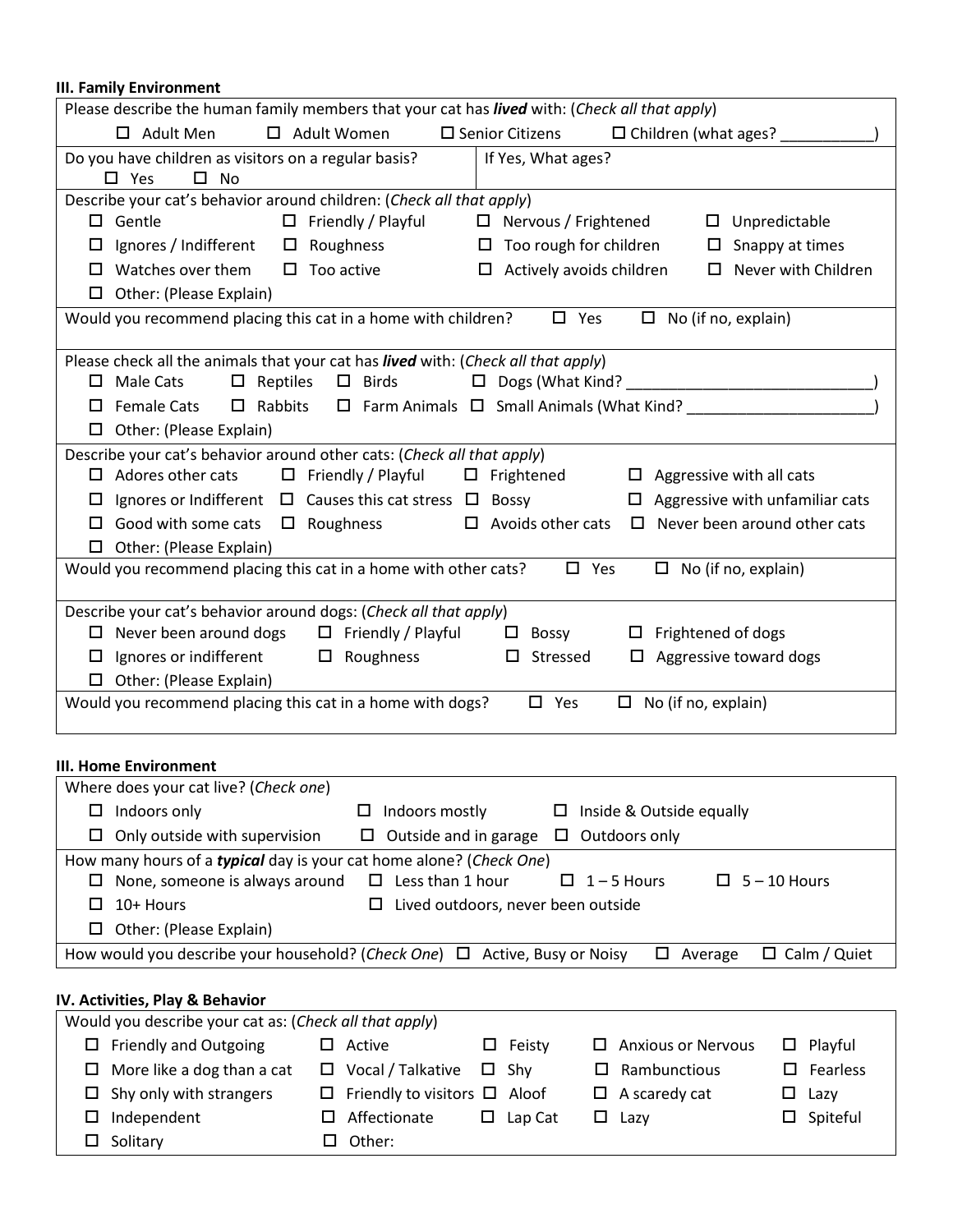| Does your cat: (Check all that apply)                                         |                                                      |                                                                                                                |                                             |  |  |  |
|-------------------------------------------------------------------------------|------------------------------------------------------|----------------------------------------------------------------------------------------------------------------|---------------------------------------------|--|--|--|
| $\Box$ Use a scratching post                                                  | Like being groomed<br>$\Box$                         | Bite or chew playfully<br>$\Box$                                                                               | Hide from other cats<br>ப                   |  |  |  |
| Walk on a leash<br>$\Box$                                                     | Like being held<br>□                                 | Hunts rodents & birds<br>$\Box$                                                                                | Fight with other cats<br>$\Box$             |  |  |  |
| Meow a lot<br>ப                                                               | Play fetch<br>Ц                                      | Sleep on bed with people<br>□                                                                                  | Scratch drapes<br>0                         |  |  |  |
| Chew on plants<br>ц                                                           | Drool when pet<br>□                                  | Climb drapes<br>□                                                                                              | Scratch carpeting<br>$\Box$                 |  |  |  |
| Like Catnip<br>□                                                              | Jump on counters<br>□                                | Pounce from above<br>□                                                                                         | Become active at night<br>□                 |  |  |  |
| Describe how your cat likes to play: (Check all that apply)                   |                                                      |                                                                                                                |                                             |  |  |  |
| $\Box$ Gently - no teeth or claws                                             |                                                      | $\Box$ Fetches toys and/or small items                                                                         | $\Box$ Rough – may bite or scratch in play  |  |  |  |
| $\Box$ Likes mouse toys and/or balls                                          | $\Box$ Likes hide and seek                           |                                                                                                                | $\Box$ Likes to chase and pounce            |  |  |  |
| $\Box$ Likes crackly things                                                   | $\Box$ Learns tricks for treats                      |                                                                                                                | $\Box$ Chases bugs / moths                  |  |  |  |
| $\Box$ Likes feather wands or pole toys $\Box$ Likes playing with other cats  |                                                      |                                                                                                                | $\Box$ Not much interest in playing         |  |  |  |
| $\Box$ Other: (Please Explain)                                                |                                                      |                                                                                                                |                                             |  |  |  |
|                                                                               |                                                      | Are there any places on your cat's body it does not like being touched, brushed or petted?                     | $\square$ Yes<br>$\square$ No               |  |  |  |
| If yes, please explain:                                                       |                                                      |                                                                                                                |                                             |  |  |  |
| What does your cat do when it has had enough petting? (Check one)             |                                                      |                                                                                                                |                                             |  |  |  |
| $\Box$ Walks away                                                             |                                                      | $\Box$ Growls, scratches and/or bites                                                                          | $\Box$ No issues, loves being pet!          |  |  |  |
|                                                                               |                                                      | How does your cat react to visitors and/or strangers in your home? (Check all that apply)                      |                                             |  |  |  |
| $\Box$ Immediately curious of visitors $\Box$ Hides, but soon comes to say hi |                                                      |                                                                                                                | $\Box$ Hides, does not come out while there |  |  |  |
| $\Box$ Indifferent, goes about normal $\Box$ Avoids, but goes about normal    |                                                      |                                                                                                                | $\Box$ Rarely have visitors in my home      |  |  |  |
| Is your cat afraid of anything? (Check all that apply)                        |                                                      |                                                                                                                |                                             |  |  |  |
| Loud noises<br>ப                                                              | $\Box$ Vacuum<br>$\Box$ Broom                        | School aged children                                                                                           | <b>Babies or Toddlers</b>                   |  |  |  |
| $\square$ Cars<br><b>Strangers</b><br>ப                                       | $\square$ Dogs                                       | Unfamiliar cats<br>□                                                                                           | Unfamiliar dogs<br>0                        |  |  |  |
| Other: (Please Explain)<br>□                                                  |                                                      |                                                                                                                |                                             |  |  |  |
|                                                                               |                                                      |                                                                                                                |                                             |  |  |  |
| What does your cat do when afraid?                                            |                                                      |                                                                                                                |                                             |  |  |  |
|                                                                               |                                                      |                                                                                                                |                                             |  |  |  |
| Does your cat have any bad habits or "quirks"?                                | $\square$ Yes                                        | $\Box$<br><b>No</b>                                                                                            |                                             |  |  |  |
| If yes, please explain:                                                       |                                                      |                                                                                                                |                                             |  |  |  |
|                                                                               |                                                      |                                                                                                                |                                             |  |  |  |
| V. Health & Diet                                                              |                                                      |                                                                                                                |                                             |  |  |  |
| Has your cat ever been hit by a car or required surgery?                      |                                                      | $\Box$ Yes<br>$\Box$<br>No                                                                                     |                                             |  |  |  |
| If yes, please explain:                                                       |                                                      |                                                                                                                |                                             |  |  |  |
| Is your cat declawed?                                                         | $\Box$ Yes - Back<br>$\Box$ Yes - Front              | $\Box$ Not Declawed                                                                                            |                                             |  |  |  |
| If yes, when?                                                                 |                                                      |                                                                                                                |                                             |  |  |  |
|                                                                               |                                                      | Has your cat ever been diagnosed or treated for any of the following by a veterinarian? (Check all that apply) |                                             |  |  |  |
| $\Box$ Urinary Blockage                                                       | $\Box$ Ringworm                                      | $\Box$ Upper Respiratory Infection                                                                             | $\square$ Digestive Problems                |  |  |  |
| $\square$ Ear-mites                                                           | $\square$ Diabetes                                   | $\Box$ Urinary Tract Infection                                                                                 | $\Box$ Thyroid Disease                      |  |  |  |
| $\Box$ Broken Bone(s)                                                         | $\Box$ Skin Problems $\Box$ Kidney or Liver Problems |                                                                                                                | $\Box$ Tumors or Cancer                     |  |  |  |
| $\Box$ Required Surgery                                                       | $\Box$ None, my cat has always been healthy          |                                                                                                                |                                             |  |  |  |
| $\Box$ Other illness or condition:                                            |                                                      |                                                                                                                |                                             |  |  |  |
| Does your dog require any medication or a special diet on a regular basis?    |                                                      | $\square$ Yes                                                                                                  | $\square$ No                                |  |  |  |
| If yes, please explain:                                                       |                                                      |                                                                                                                |                                             |  |  |  |
| Is your cat accustomed to: (Check all that apply)                             |                                                      |                                                                                                                |                                             |  |  |  |
| <b>Bathing</b><br>ப                                                           | $\Box$ Brushing/combing $\Box$ Nail Trimming         | Ear cleaning<br>ц<br>ш                                                                                         | Medicating                                  |  |  |  |
| Other:<br>◻                                                                   |                                                      |                                                                                                                |                                             |  |  |  |